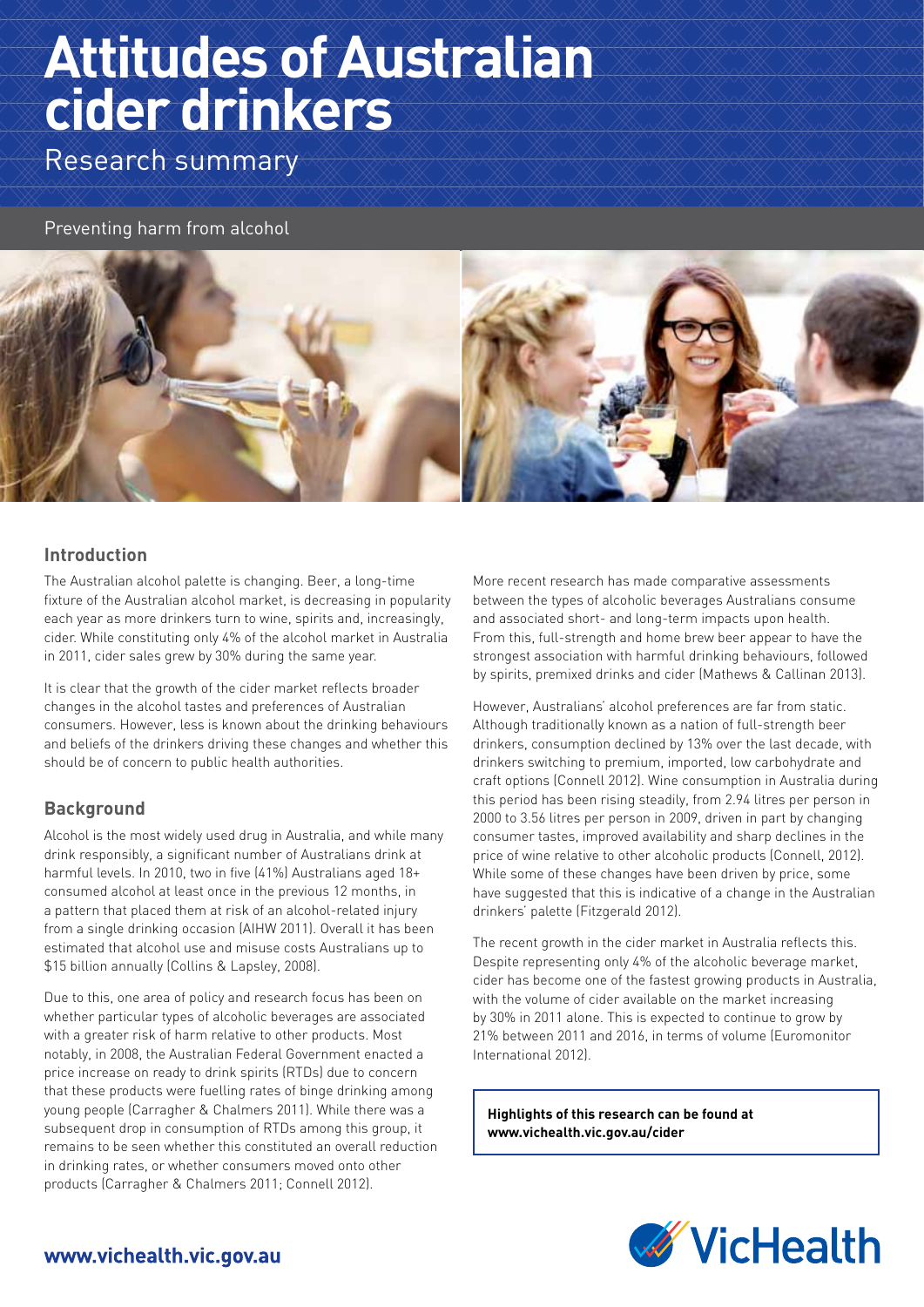That cider is increasing in popularity is beyond dispute, but what lies behind this growth is more uncertain. One explanation is the inefficiencies in Australia's alcohol taxation system. Traditional ciders, such as apple and pear flavours, are subject to the Wine Equalisation Tax (WET), along with wine and fortified wine (Carragher, Shakeshaft & Doran, 2012). These products are taxed at a cheaper rate than other comparable alcoholic beverages, such as flavoured ciders and full-strength beer (Carragher, Shakeshaft & Doran 2012). However, it ought to be noted that while traditional ciders have grown by as much as 22% annually, sweetened ciders such as Rekorderlig and Kopparberg recorded growth of almost 300% in 2012 (Greenblat 2013).

Others suggest that the popularity of cider among drinkers is due to the successful marketing of the product. For instance, cider is regularly depicted as a drink to 'enjoy over ice' making it particularly appealing to drinkers during summer (Euromonitor International 2012).

Lastly, the uptake of cider by drinkers may reflect the broader switch Australian consumers are making to 'premium' alcohol brands and products (Euromonitor International 2012).

While constituting only 4% of the alcohol market in Australia in 2011, cider sales grew by 30% during the same year.

#### **Methods**

An online survey was commissioned by VicHealth and conducted in July 2012 by i-Link online research company, which recruited participants from their database, offering a small incentive for participation. The sample was a purposeful sample of 6000 participants from across Australia and a minimum of 600 respondents were required to have consumed cider in the previous 12 months. The sample was representative of age and gender and included a metropolitan/rural split. Ethics approval for the survey was granted by Anglicare Victoria's Research Ethics Committee.

The questionnaire was split into two sections. For the first section all respondents who had consumed any kind of alcohol in the previous 12 months were included in the analysis. The questions for this section were based upon the National Drug Strategy Household Survey and focused on alcohol consumption patterns, perceptions and behaviours. Further screening for entry to the second part of the survey meant that respondents had to have consumed cider in the previous 12 months. Questions in this section focused on the perceptions and behaviours related to drinking cider.

All respondents in the survey had consumed alcohol in the previous 12 months, as this was a criteria for participation. A small proportion  $(4\%$   $(\pm 0.5))$  stated that cider was their main drink. A further 15% stated that cider was one of their usual drink choices (though not their main choice) – meaning that in total, one in five respondents  $(19.4\% \, (\pm \, 1.0))$  reported that cider was either their main choice or one of their usual alcoholic beverages. These 19.4% form the basis of the analysis of the first section and are referred to as regular cider drinkers, and are compared to non-cider drinkers.

A further 15% of the sample had consumed cider at least once in the last 12 months, meaning a total of  $34.6\%$  ( $\pm 1.3$ ) of participants had consumed cider at least once in the previous year. This group forms the basis of the analysis for the second section of the report. For the purposes of comparison, the sample is split between two groups: regular cider drinkers (those who had selected cider as their main or usual drink), and occasional cider drinkers (had cider in the last 12 months, but did not select it as a main or usual drink).

Statistical differences within data were determined when statistical results produced p-values of 0.05 or less. Except where otherwise noted, the data presented in this report was cross tabulated and checked for significance.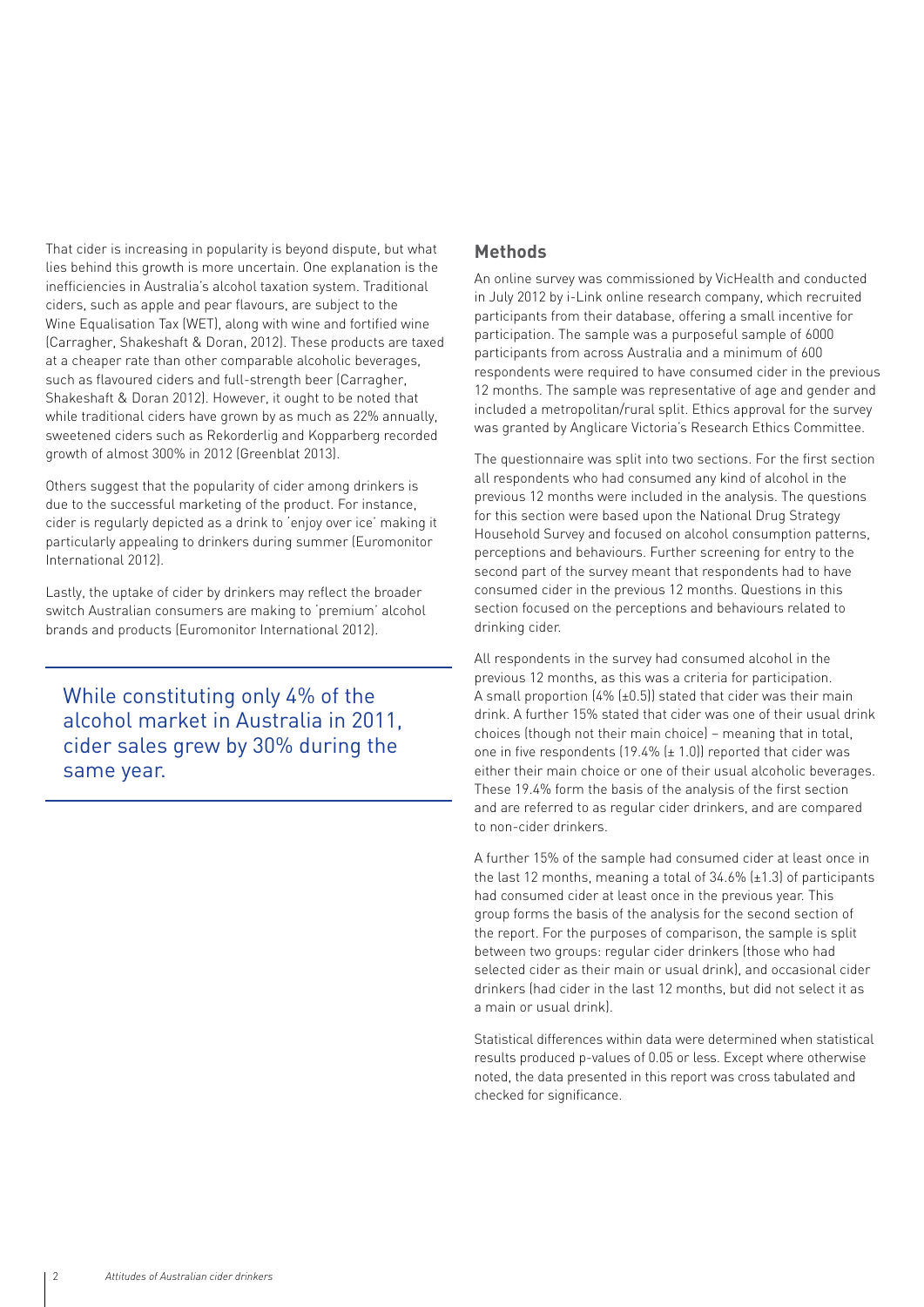## **Key findings**

## Age, gender and education

The prevalence of cider consumption within the population is linearly related to age – the older the person, the less likely it is that cider is their drink of choice (see Table 1). Women (21.2% [ $\pm$ 1.4]) more frequently report cider as their main or usual alcoholic beverage than men (17.5% [±1.4]). Education level is a further significant factor. Respondents with any type of university degree (bachelor or postgraduate) were more likely (27% [±2.1]) to commonly consume cider than those without (16.4% [±1.1]). While this effect was moderated by gender, it holds for both males and females (see Table 2). A logistic regression analysis confirmed the importance of all three predictor variables (age, gender, education level). The odds ratios<sup>1</sup> and 95% confidence intervals are reported in Table 3.

#### *Table 1: Percentage of regular cider drinkers by age group (with 95% CI)*

| % age <30      | % age 30-39   | $\%$ age 40-49  | $\frac{9}{6}$ age 50+ |
|----------------|---------------|-----------------|-----------------------|
| $29.9 \pm 2.5$ | $23 \pm 2.41$ | $17.5 \pm 2.31$ | $13.4 \pm 1.31$       |

#### *Table 2: Percentage of regular cider drinkers by gender and education (with 95% CI)*

|               | University degree      | Other education       |
|---------------|------------------------|-----------------------|
| <b>Female</b> | $31.5\%$ ( $\pm 3.1$ ) | $17.4\%$ ( $\pm$ 1.5) |
| Male          | $22.7\%$ ( $\pm 2.7$ ) | $15.4\%$ (±1.6)       |

<sup>1</sup> An odds ratio (OR) >1 (e.g. 2) suggests that an outcome is more likely (for 2 it is twice as likely) than the outcome it is compared to. Conversely, an OR <1 (e.g. 0.5) suggests that an outcome is less likely (for 0.5 it is half as likely) than the outcome it is compared to. See the Australian Bureau of Statistics for a longer example.

Age, gender, and education level are all significant predictors of a preference for cider over other alcoholic beverages.

*Table 3: Odds ratios for predictor variables age, gender, education level on preference for cider over other alcoholic beverages (with 95% CI)*

|                        | Age  |                 |                 | Gender             | <b>Education</b> |                             |
|------------------------|------|-----------------|-----------------|--------------------|------------------|-----------------------------|
|                        | $30$ | $30 - 40$       | 40-50           | >50                | Female           | <b>University</b><br>degree |
| Odds Ratio<br>(95% CI) |      | .65<br>$[+.11]$ | .49<br>$[+.11]$ | .38<br>$[\pm .06]$ | 1.31<br>[±.17]   | $1.70 \ (\pm .2.4)$         |

*Figure 1: Odds ratios for declaring cider as the main or usual alcoholic beverage: by age group (base <30), gender (base = male), education (base = no tertiary education)*



# **Drinking at harmful levels**

Drinking at harmful levels (five or more standard drinks in a single sitting) is common and  $55\%$  ( $\pm$ 1.3) of drinkers did so within the previous 12 months. While the proportion of people drinking at harmful levels every day  $(3\% [±.4])$  is low, nearly 20% will consume alcohol at harmful levels at least weekly. Although it seems encouraging that 45% reported never drinking at harmful levels (see Table 4), this result is moderated by age. Harmful drinking on a weekly, monthly or annual basis was higher for younger people (aged under 30) (see Figure 2). The only exception was for the segment of individuals drinking at harmful levels every day; here the proportion was equivalent across all age groups.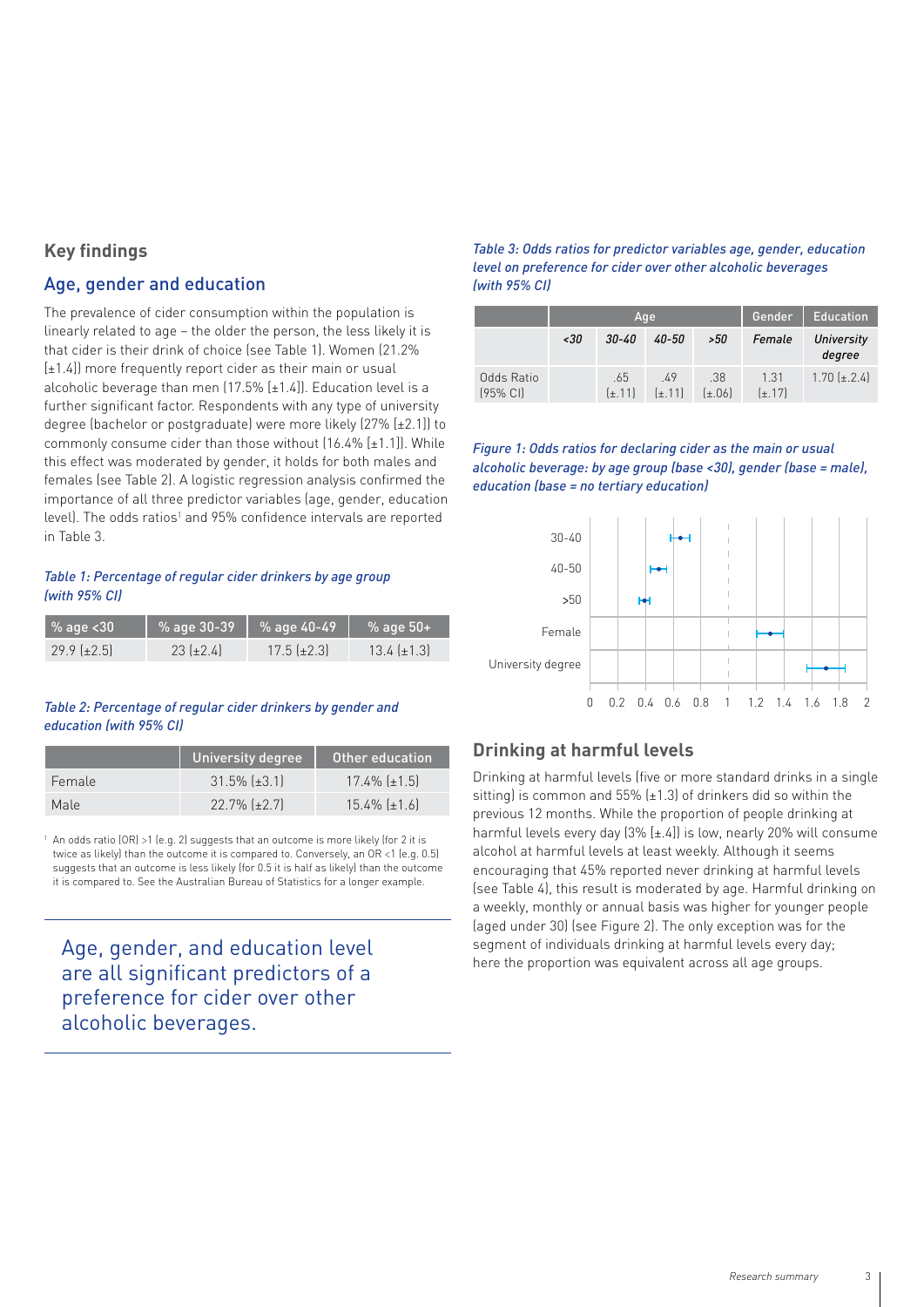| Table 4: Frequency of drinking at harmful levels (five drinks or more) |  |
|------------------------------------------------------------------------|--|
|------------------------------------------------------------------------|--|

| Every day  | At least<br>once per<br>week | At least<br>once per<br>month | Less than<br>monthly | <b>Never</b> |
|------------|------------------------------|-------------------------------|----------------------|--------------|
| 2.8        | 14.8%                        | 17.2%                         | 19 7%                | 45.5%        |
| $[\pm .4]$ | $[\pm .9]$                   | $[\pm 1]$                     | $[\pm 1]$            | $[\pm .2]$   |

*Figure 2: Frequency of drinking at harmful levels (five drinks or more) by age group*



Figure 3 shows a further breakdown of the data by respondents' preference for cider (regular cider drinkers) as opposed to other alcoholic beverages (non-cider drinkers). The differences were negligible for the two older age groups and most pronounced for the youngest age group surveyed. Overall for the youngest group, a higher proportion of regular cider drinkers drink at harmful levels at least occasionally (80% [±4.1]) than non-cider drinkers (67% [±3.1]). However, the proportion of individuals drinking at harmful levels highly frequently, that is at least weekly, is lower for regular cider drinkers (16% [±3.7]) than non-cider drinkers (21% [±2.1]).

*Figure 3: Frequency of drinking at harmful levels (five drinks or more) by age and preference for cider (1 = Non-cider drinker 2 = Regular cider drinker)*



This result must be interpreted with caution as gender is a confound of drinking excessively at high frequencies. Table 5 shows the data separated by gender for the youngest cohort (younger than 30 years); while the difference between proportions for drinking at harmful levels at least weekly is unsubstantiative for females, there is a small, yet statistically non-significant effect for males.

#### *Table 5: Percentage of individuals drinking at harmful levels at least weekly, by gender and preference for cider*

|               | Regular cider drinker | Non-cider drinker |
|---------------|-----------------------|-------------------|
| Male          | 24%                   | 28%               |
| <b>Female</b> | 11%                   | 12%               |

Looking at even higher levels of harmful drinking (11, 20 standard drinks in a single sitting) consistent with recent work by Livingston (2013), Figure 4 shows that these are far less prevalent at frequent rates, but remain stable at low frequencies. Two-thirds (68% [±2.7]) of regular cider drinkers had not consumed more than 11 standard drinks on a drinking occasion during the previous year, compared to three quarters (76% [±1.0]] of non-cider drinkers. This result is surprising in that females are more likely than males to drink cider, yet females are overall less likely than males to engage in harmful drinking (AIHW, 2011). Thus, it was expected that regular cider drinkers would be less likely to drink highly excessively, but the opposite appears to be the case.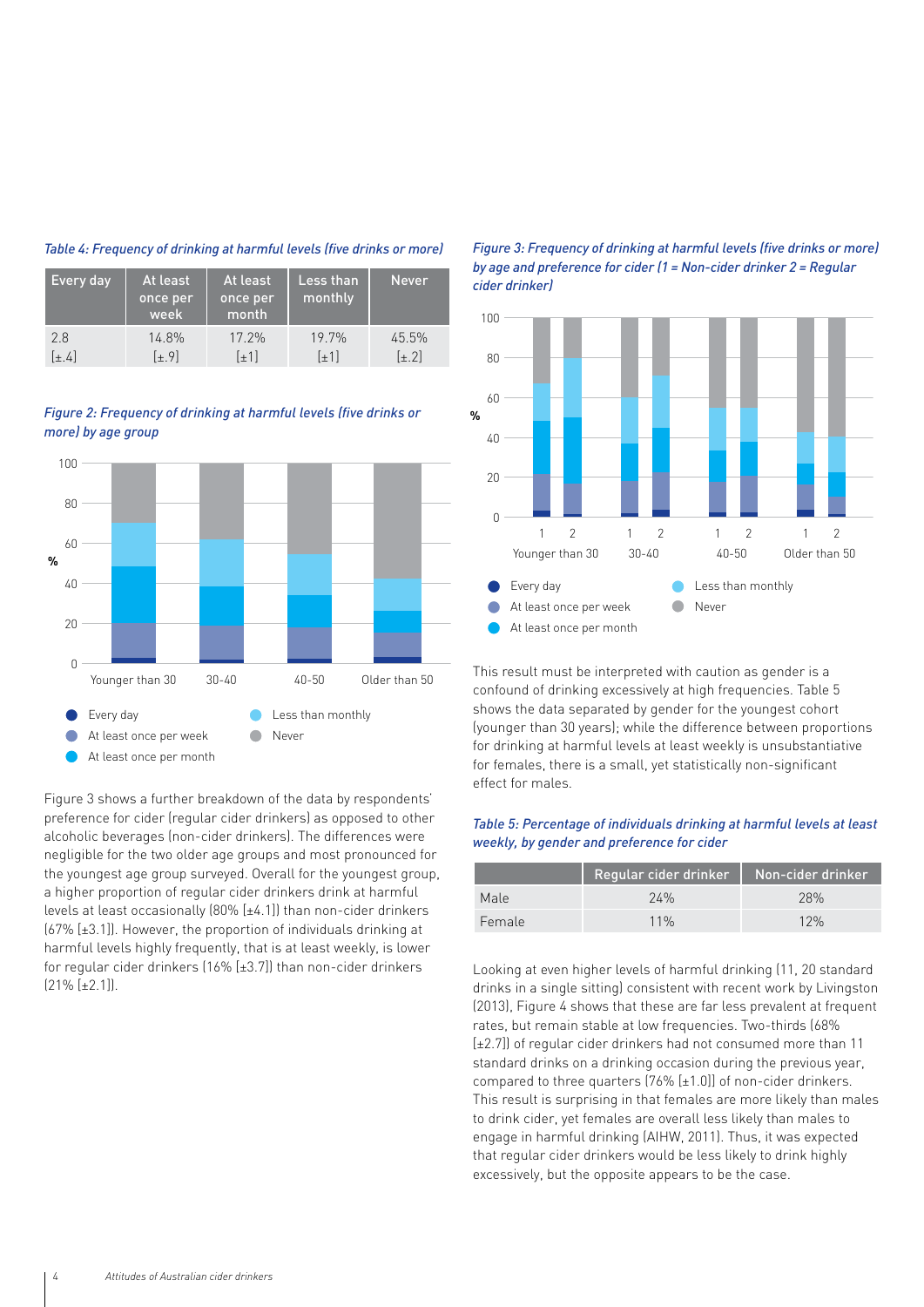

*Figure 4: Frequency of drinking at harmful levels for different thresholds (5, 11, 20 drinks in a single sitting) by regular cider* 

*drinker (2) and non-cider drinkers (1)*

*Figure 6: Percentage of respondents reporting consumption of alcohol at specific locations by classification of cider as main or usual drink (regular cider drinker compared to non-cider drinker)*



# **Drinking behaviours**

There is a notable difference in the distribution of situations in which people drink alcohol, according to whether they were regular cider drinkers or non-cider drinkers (see Figure 5). Regular cider drinkers tend to report drinking in a greater variety of contexts. The location in which regular cider drinkers and noncider drinkers drink are very similar (Figure 6) though the former appear more likely to drink in licensed premises such as pubs, bars, nightclubs and social events at a friend's house or a party at a friend's house.

#### *Figure 5: Number of situations in which respondents reported drinking alcohol by classification of cider as main or usual drink*



# **Attitudes toward health and alcoholic beverages**

Participants were asked to rank how important certain factors were when choosing their alcoholic beverage. Overall, drinkers of any alcoholic product believed taste, familiarity, price and time of day to be among the most important factors in selecting an alcoholic beverage. However, compared to other non-cider drinkers, regular cider drinkers were more likely to select taste (85% vs. 79%) and this difference was similar across all age groups. Sensitivity to price was higher for regular cider drinkers (59% vs. 53%). For all participants, regardless of the drink of choice, age moderated price sensitivity, especially for the over 50s group  $(OR < 30$  vs.  $> 50 = 1.47$ ). There were also differences with respect to time of day (57% vs. 53%), location (42% vs. 36%), activity (41% vs. 32%) and food pairing (34% vs. 27%).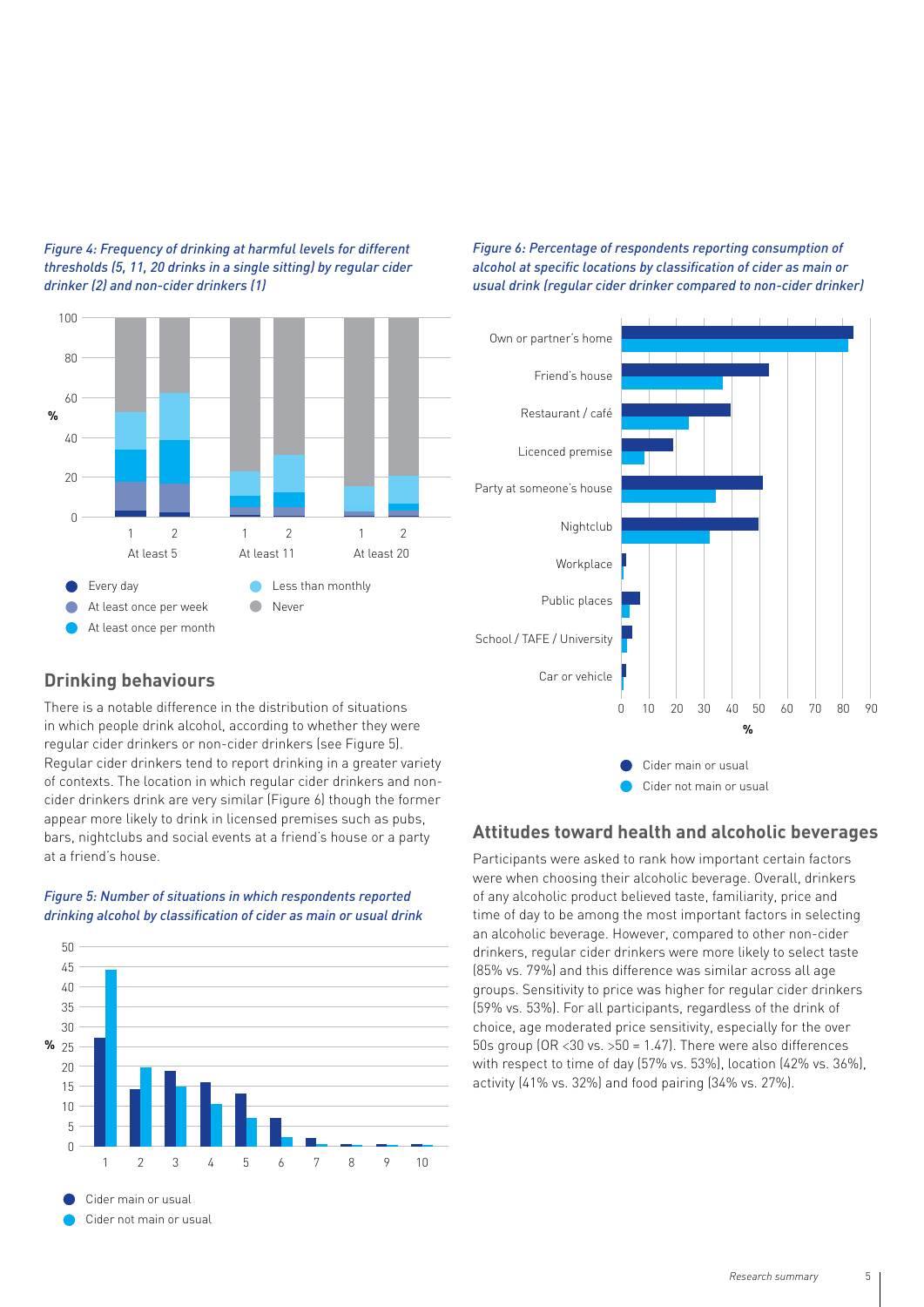There was no difference in the proportion of regular cider drinkers and non-cider drinkers in terms of their intention to get drunk (OR regular cider vs. non-cider drinkers = 1.01). However, intention to get drunk is strongly influenced by age, though again, there is no meaningful interaction between age and preference for cider (see Figure 7). Notably, among the youngest group of respondents, more than 60% indicated that they at least occasionally drank with the intention to get drunk.

#### *Figure 7: Intention to get drunk by age group and preference for cider (1 = no preference for cider, 2 = preference for cider)*



Those participating in the study were also asked a range of questions regarding alcohol consumption and perceptions of health. The majority of regular cider drinkers and non-cider drinkers had little regard for the nutritional value of alcoholic beverages (81% vs. 80%). However, regular cider drinkers were more likely to follow a healthy and balanced diet than non-cider drinkers (84% vs. 80%), but were less likely to agree with the statement that 'alcohol cannot be part of a healthy lifestyle' (24% vs. 30%).

## **Attitudes of cider drinkers**

The following section features questions that were asked of respondents who had consumed cider any time in the last 12 months. Of the 6000 respondents who had participated in earlier parts of the survey, 2073 (35% of the sample) had consumed cider during the previous year. Subsequent analysis focused on this group of drinkers, with the comparison being between those who selected cider as their main or usual drink (regular cider drinkers; n=1163) and those who had it less often (occasional cider drinkers; n=910). In terms of self-reported alcohol consumption patterns over the previous 12 months, regular cider drinkers show overall lower levels of alcohol consumption (see Figure 8).



#### *Figure 8: Frequency of drinking alcohol by strength of preference for cider (occasional cider drinkers vs. regular cider drinkers)*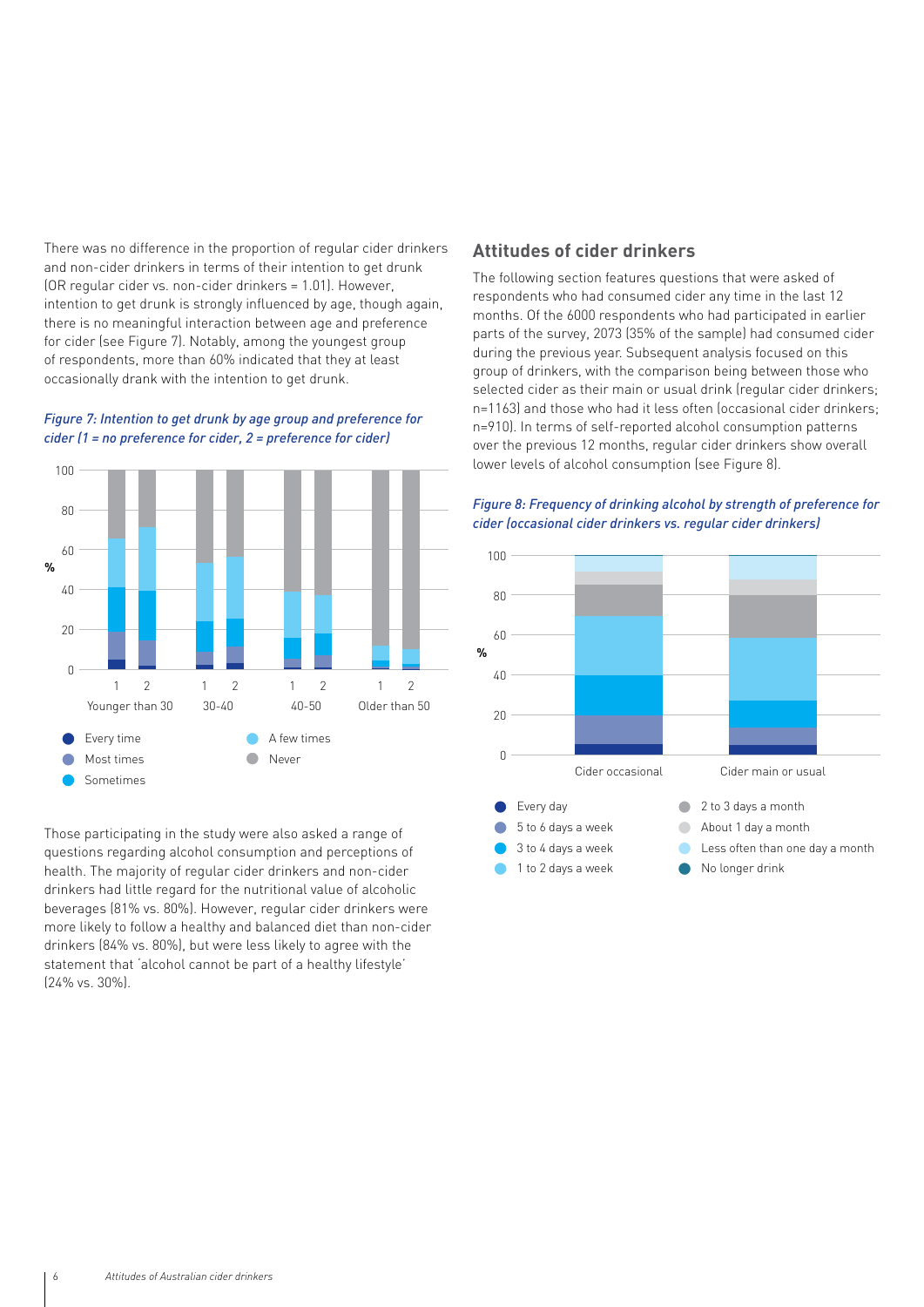# **Cider drinking occasions**

Respondents who had consumed cider in the previous 12 months were asked the extent to which they agreed or disagreed with a range of statements about occasions when they drink cider, and how cider compares to other alcoholic beverages.

Generally, regular cider drinkers were more likely to agree with statements emphasising the social or seasonal aspects of drinking occasions, compared to occasional cider drinkers (see Table 6). For example, 83% of regular cider drinkers agreed that cider is 'good to drink at a bar or pub with friends' compared to 54% of occasional cider drinkers. Similarly, 79% of regular cider drinkers agreed that cider 'is an alcoholic beverage I would usually drink in summer' compared to 66% of occasional cider drinkers.

#### *Table 6: Cider drinking occasions*

| <b>Drinking occasions:</b><br>cider is                                                    | Regular<br>cider drinkers | <b>Occasional</b><br>cider drinkers |
|-------------------------------------------------------------------------------------------|---------------------------|-------------------------------------|
| good to drink at a pub or<br>bar with friends                                             | 83%                       | 54%                                 |
| an alcoholic beverage<br>I would usually drink in<br>summer                               | 79%                       | 66%                                 |
| good to drink for big<br>occasions and celebrations                                       | 62%                       | 40%                                 |
| …an alcoholic beverage I<br>would usually have with<br>meals at a home or a<br>restaurant | 56%                       | 40%                                 |

Regular cider drinkers were also more likely to believe that cider is less bloating than other alcohol products (47% vs. 42%), and that it is good to start on before moving onto other alcoholic products (38% vs. 33%). See Table 7.

#### *Table 7: Perceptions of cider*

| <b>Cider compared to</b><br>other drinks                             | Regular<br>cider drinkers | <b>Occasional</b><br>cider drinkers |
|----------------------------------------------------------------------|---------------------------|-------------------------------------|
| tastes better than other<br>alcoholic beverages                      | 72%                       | 42%                                 |
| is less bloating than<br>other alcoholic beverages                   | 47%                       | 42%                                 |
| is good to start on<br>before moving on to other<br>alcoholic drinks | 38%                       | 33%                                 |

Interestingly, occasional cider drinkers were more likely to believe that cider is:

- more expensive than other alcoholic beverages (38% vs. 33%)
- too sweet compared to other alcoholic beverages (43% vs. 23%)
- more likely to get you drunk than other alcoholic beverages (26% vs. 20%).

There was no significant difference between regular and occasional cider drinkers when asked whether cider was healthier than other alcoholic beverages (33% respectively), or better for the waistline than other alcoholic beverages (21% vs. 24%).

## Cider brands and flavours

Those who had consumed cider in the last 12 months were asked to rank how important the following factors are when selecting a cider:

- brand
- flavour
- cost
- availability
- alcohol content
- it's what my friends are drinking
- number of calories in drink.

Compared to occasional cider drinkers, regular cider drinkers were more likely to rank flavour (85% vs. 74%), brand (44% vs. 33%), cost (60% vs. 53%) and availability (62% vs. 46%) as important factors in choosing their drink.

However, occasional cider drinkers were more likely than regular cider drinkers to rank the number of calories in a drink (16% vs. 11%) or whether their friends were drinking the same (18% vs. 11%) when selecting a cider.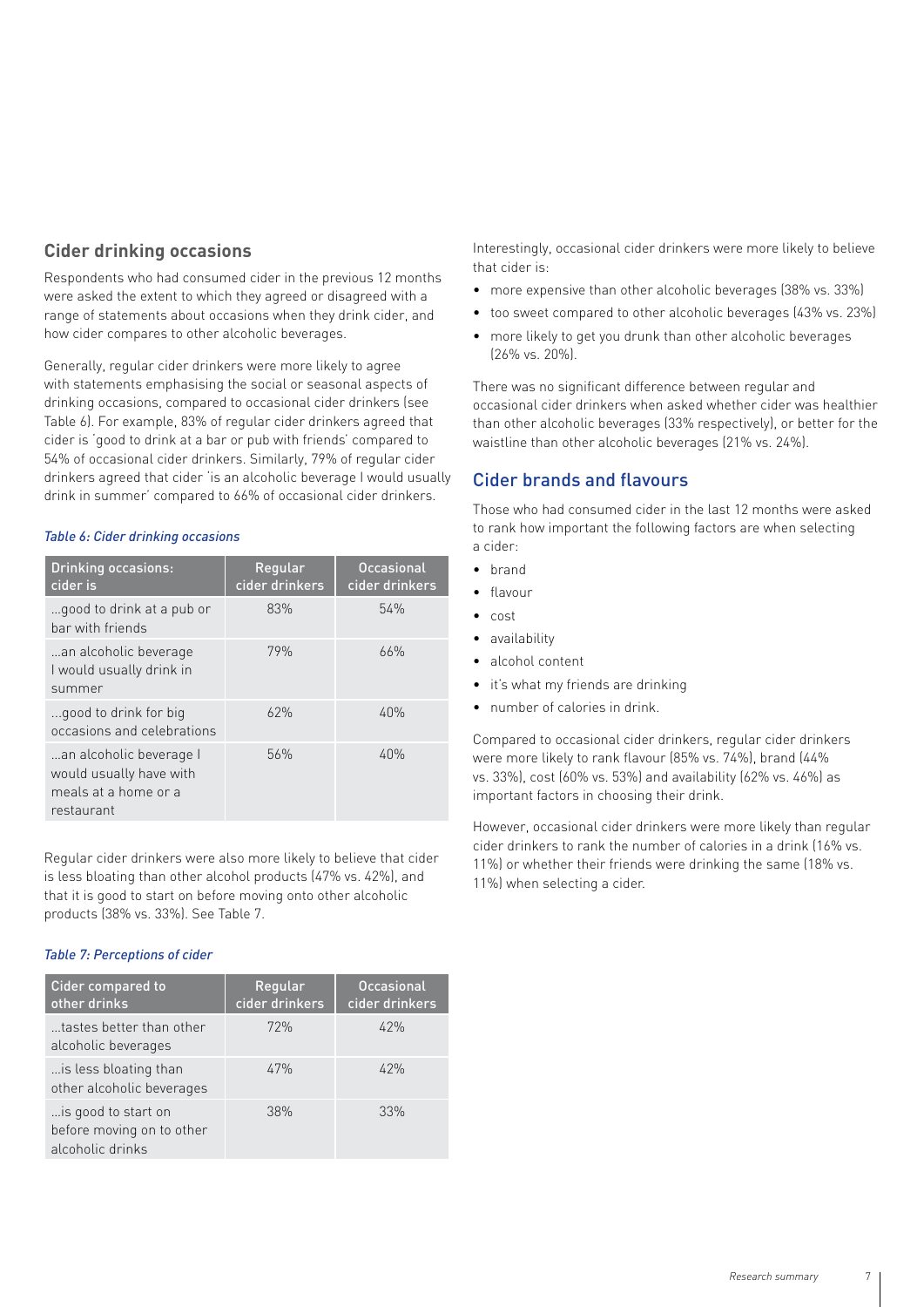# Brand

Participants were given a list of some of the most popular ciders available in Australia and asked to select their preferred brand. Overall, 34% nominated Strongbow, followed by Rekorderlig (17%), Bulmers (14%), 5 Seeds (14%) and other (14%). Mercury had the smallest proportion of responses with 7.53%. Regular cider drinkers were more likely to prefer Rekorderlig (21% vs. 12%) and less likely to prefer Strongbow (31% vs. 38%), compared to occasional cider drinkers.

## Flavour

When asked to select their preferred flavour, two thirds (66%) of those who had cider in the last 12 months selected apple, with pear the next most popular (15%). More recent cider flavours tended to be less popular, with 8% selecting strawberry, followed by raspberry (3%) and blackberry (3%). Regular cider drinkers were more likely to prefer pear-flavoured ciders, compared to occasional cider drinkers (18% vs. 13%), with no further significant differences found.

While taste and flavour were certainly significant for regular cider drinkers, the social or seasonal aspect of drinking occasions were also important to this group.

# Low-strength option

Many of the ciders available on the Australian market vary by alcohol content and volume. For instance, Rekorderlig Premium Wild Berries Cider is 500mL and 4% alcohol per unit, Strongbow Genuine Apple cider is 355mL and 5% alcohol per unit and Mercury Cider Draught is 750mL and 5.2% alcohol per unit. Some smaller cider brands such as Old Mout and Cheeky Rascal are 8% alcohol per unit. The extent to which consumers are aware of the alcohol concentration of their drink is not known. Survey participants were asked whether they would consider drinking a reduced-strength cider (i.e. less than 3.5% alcohol per unit), if one were available. Overall, 79% of survey participants would consider a low-strength cider if one were available, with no significant difference found between usual and non-usual cider drinkers.

## **Summary**

Age, gender, and education level are all significant predictors of a preference for cider over other alcoholic beverages. It is more than twice as popular with young people (<30) than older (>50) consumers, and popularity is linearly related to age. The typical cider drinker is more likely to be young (under 30), tertiary educated (bachelor or postgraduate degree) and female.

Among the sample, harmful drinking is still highly prevalent – with more than half of the people surveyed (55%) reported drinking in a manner that would put them at risk of injury from a single drinking occasion at least once in the previous 12 months. Overall, cider drinkers were more likely to engage in occasional harmful drinking although they are less likely to drink harmfully on a weekly or more frequent basis. While this difference disappears at higher age ranges, it should be cause for concern; cider drinkers are more likely to be female, and although females are generally less likely to drink harmfully, this is not the case for cider. The higher prevalence of occasional excess among regular cider drinkers is not related to a desire to get drunk, which showed no difference between regular cider drinkers and non-cider drinkers. It suggests other, non-conscious drivers of drinking behaviour.

Despite this pattern of drinking, the majority of regular cider drinkers try to follow a healthy and balanced diet, and are more likely to do so compared to non-cider drinkers. However, regular cider drinkers were less likely to agree with the statement 'alcohol cannot be part of a healthy lifestyle' compared to non-cider drinkers, and only a third believed that cider was healthier than other types of alcohol, which was not significantly different to the views of non-cider drinkers. At best, cider is seen as 'less bloating' than other alcohol products.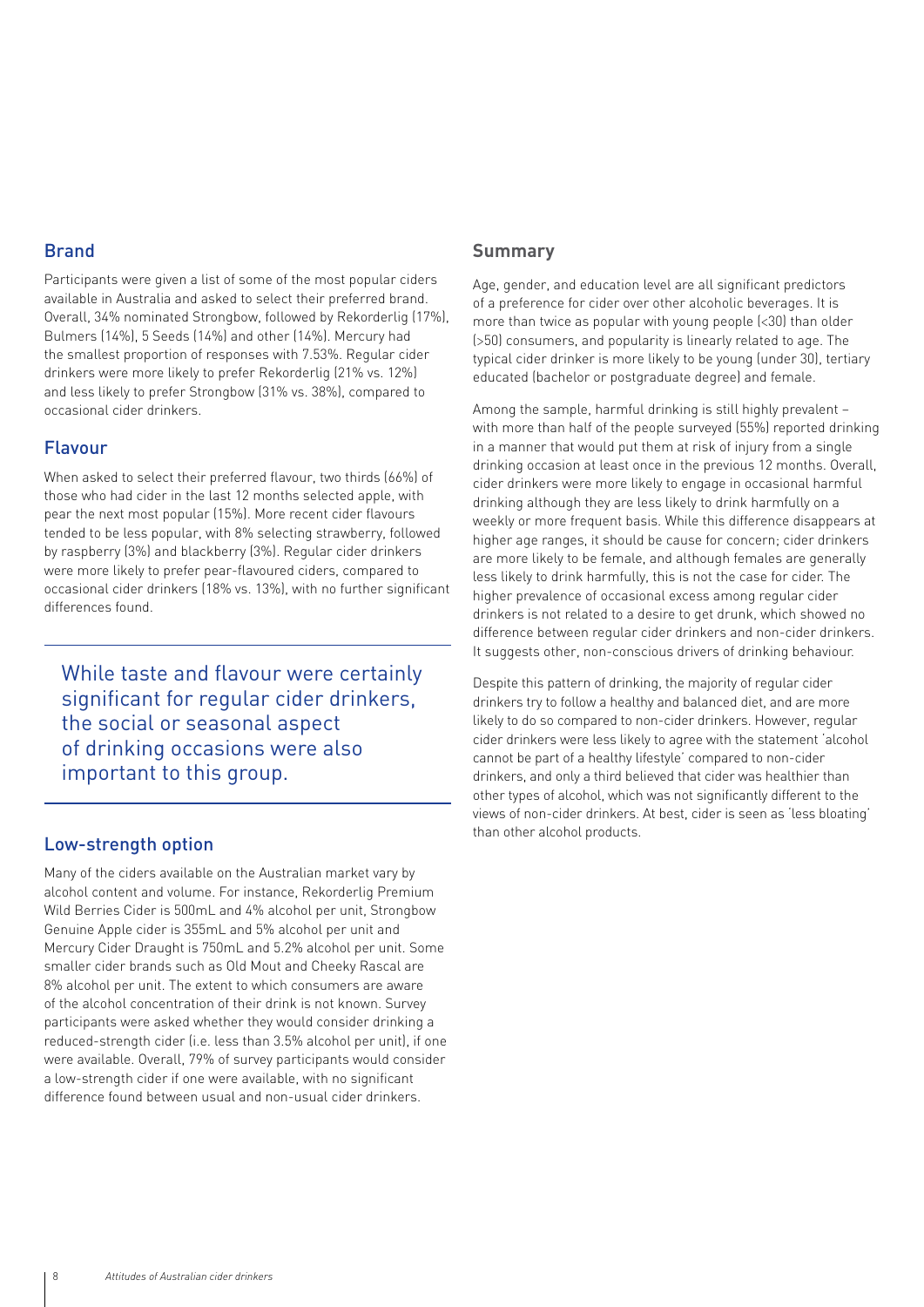This suggests other factors are at play in driving the popularity of cider, while taste and flavour were certainly significant for regular cider drinkers, the social or seasonal aspect of drinking occasions were also important to this group. This is borne out to some extent by the range of social situations in which regular cider drinkers drink their preferred alcoholic beverage, which is notably more varied than for non-cider drinkers. Cider was seen as a good drink for big occasions, or for drinking at a bar or pub with friends, and perceived as a 'summer drink'. While this shows that cider is seen as a social drink, it also suggests that the marketing of cider as a summer drink by alcohol companies has been successful. The notion of cider as a social drink is further strengthened by the finding that regular cider drinkers consume alcohol less often than occasional cider drinkers. Cider may not be an every day drink, but when consumed, it is frequently consumed at harmful levels.

Despite this, 79% of cider drinkers would consider a low-strength cider (<3.5% alcohol per unit) if one were available, with no significant difference found with non-cider drinkers. Given that the cider market in Australia is growing in terms of popularity and the range of products available, there may be an opportunity to reduce harmful alcohol consumption by making such a product available.

There is an opportunity to reduce this harmful drinking, with 79% of regular cider drinkers indicating that they would consider a low-strength cider if one were available.

## **Conclusion**

Cider is associated with harmful levels of alcohol consumption, and is popular among young people, females and those holding a bachelor or postgraduate degree. This group generally tried to maintain a 'healthy and balanced diet', but evidently did not see the role alcohol may play in this. This may be underpinned by the perception of cider as a 'social' or a 'summer' drink, suggesting that cider may not be an every day drink, but when consumed is done so to excess.

However, there is an opportunity to reduce this harmful drinking, with 79% of regular cider drinkers indicating that they would consider a low-strength cider if one were available. As the cider market is expanding quite rapidly in Australia, this may present an opportunity to influence the drinking attitudes and behaviours among a segment of the population.

*Brands that are mentioned or appear in this publication are owned by and/or registered trademarks of their respective proprietors.*